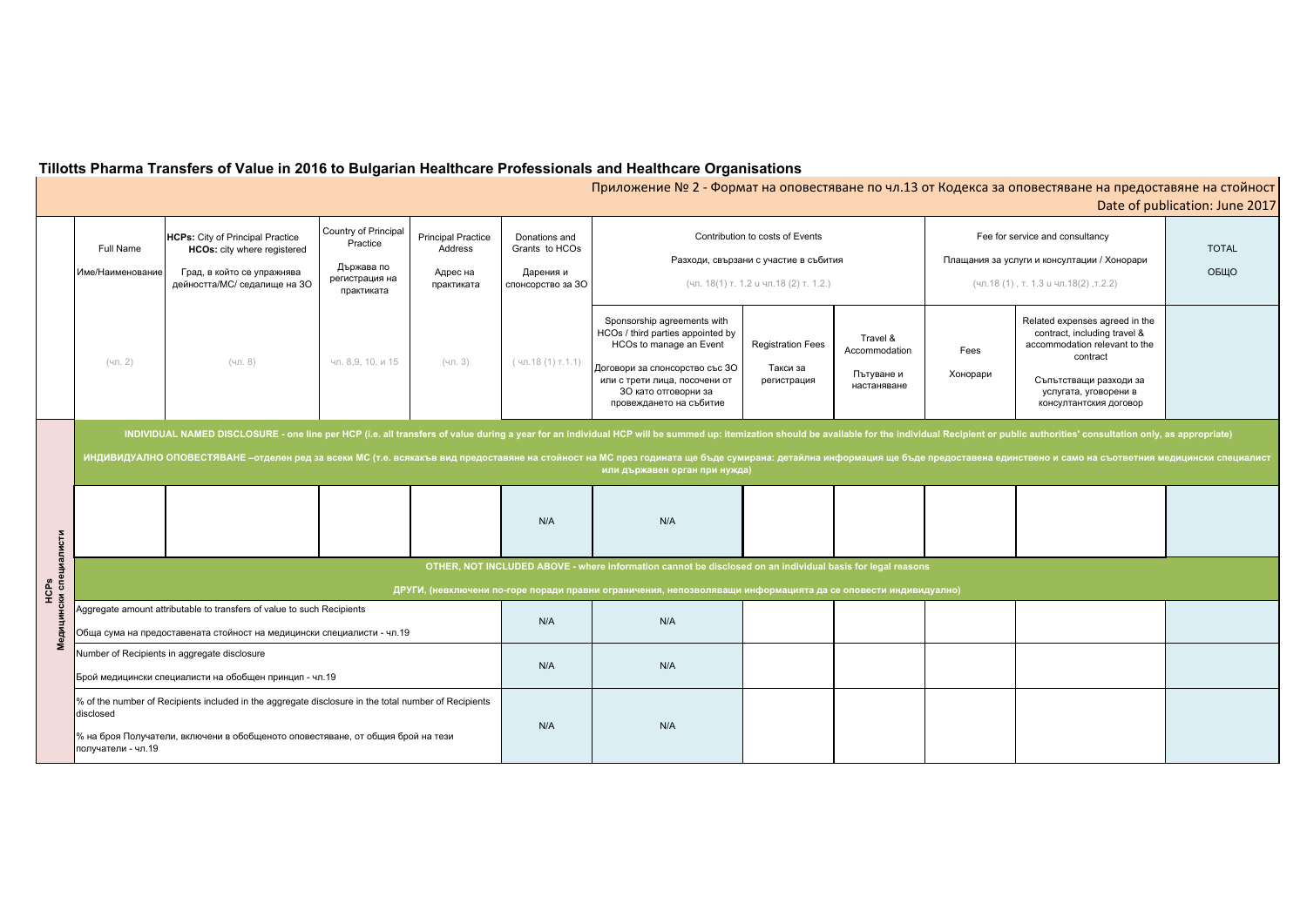| or public authorities' consultation only, as appropriate)<br>учател или при поискване от оправомощени публични орган <mark>и</mark> |  |           |  |  |  |
|-------------------------------------------------------------------------------------------------------------------------------------|--|-----------|--|--|--|
|                                                                                                                                     |  |           |  |  |  |
|                                                                                                                                     |  |           |  |  |  |
|                                                                                                                                     |  |           |  |  |  |
|                                                                                                                                     |  |           |  |  |  |
|                                                                                                                                     |  |           |  |  |  |
|                                                                                                                                     |  |           |  |  |  |
|                                                                                                                                     |  | 8'377 EUR |  |  |  |

|                         | INDIVIDUAL NAMED DISCLOSURE - one line per HCO (i.e. all transfers of value during a year for an individual HCO will be summed up: itemization should be available for the individual Recipient or public authorities' consult       |  |  |  |  |  |  |  |  |  |  |
|-------------------------|--------------------------------------------------------------------------------------------------------------------------------------------------------------------------------------------------------------------------------------|--|--|--|--|--|--|--|--|--|--|
|                         | Индивидуално, поименно оповестяване - отделен ред за 30 (т.е. всички предоставяния на стойност за годината за отделна 30 се сумират: подробности следва да са достъпни за отделния Получател или при поискване от оправомощени       |  |  |  |  |  |  |  |  |  |  |
|                         |                                                                                                                                                                                                                                      |  |  |  |  |  |  |  |  |  |  |
| HCOs<br>и организации   | OTHER, NOT INCLUDED ABOVE - where information cannot be disclosed on an individual basis for legal reasons<br>ДРУГИ (невключени по-горе поради правни ограничения, непозволяващи информацията да се оповести на индивидуална основа) |  |  |  |  |  |  |  |  |  |  |
| $3\underline{\text{m}}$ | Aggregate amount attributable to transfers of value to such Recipients<br>Обща сума на предоставената стойност на здравни организации - чл.19                                                                                        |  |  |  |  |  |  |  |  |  |  |
|                         | Number of Recipients in aggregate disclosure<br>Брой здравни организации на обобщен принцип - чл.19                                                                                                                                  |  |  |  |  |  |  |  |  |  |  |
|                         | % of the number of Recipients included in the aggregate disclosure in the total number of Recipients<br>disclosed                                                                                                                    |  |  |  |  |  |  |  |  |  |  |
|                         | % на броя Получатели, включени в обобщеното оповестяване, от общия брой на тези<br>получатели - чл.19                                                                                                                                |  |  |  |  |  |  |  |  |  |  |
|                         | <b>AGGREGATE DISCLOSURE</b>                                                                                                                                                                                                          |  |  |  |  |  |  |  |  |  |  |
|                         | Σ.<br>ОБОБЩЕНО ОПОВЕСТЯВАНЕ                                                                                                                                                                                                          |  |  |  |  |  |  |  |  |  |  |
|                         | Transfers of Value re Research & Development as defined - Article 3.04 and Schedule 1<br>Предоставяне на стойност за научноизследователска и развойна дейност (чл. 21)                                                               |  |  |  |  |  |  |  |  |  |  |